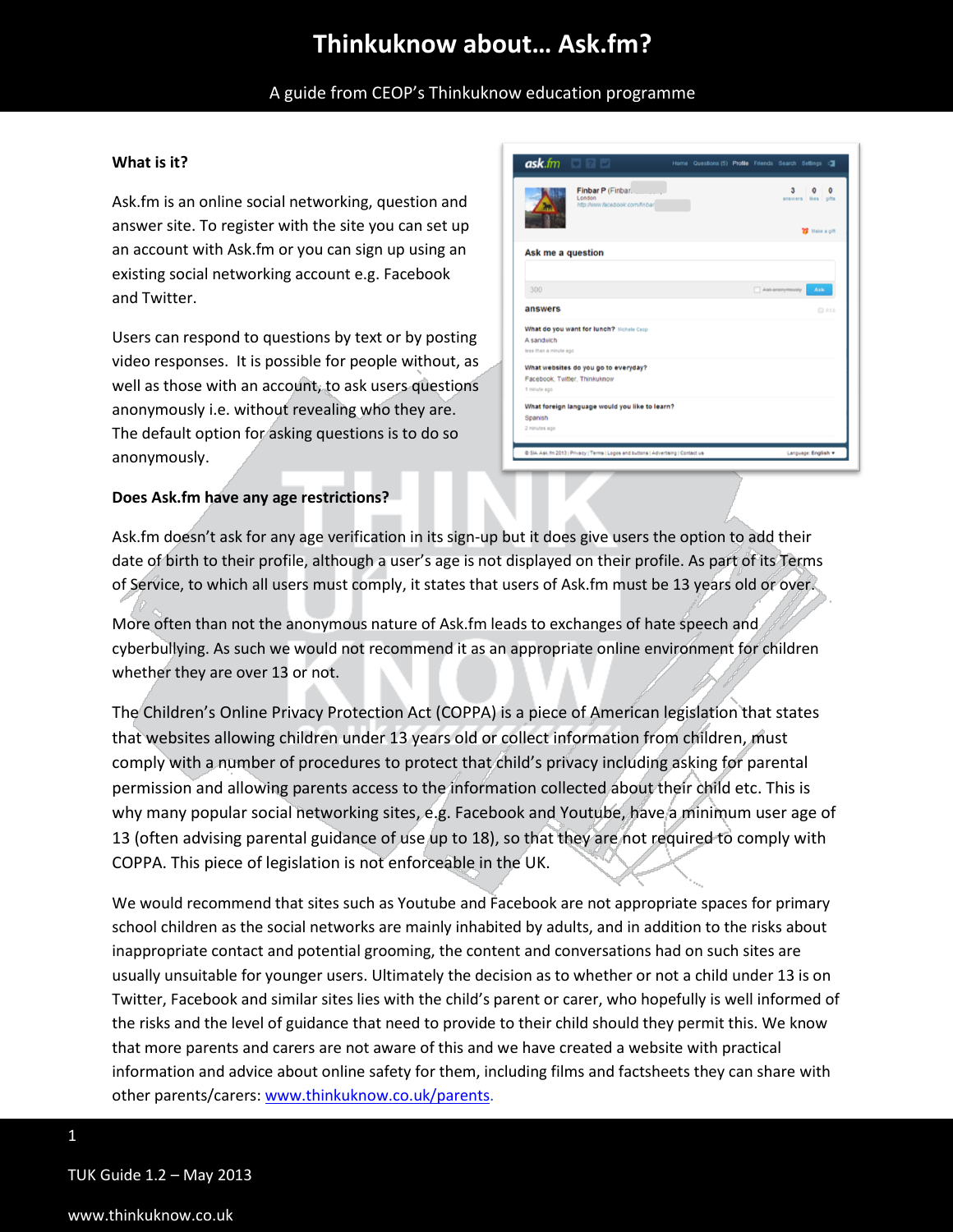A guide from CEOP's Thinkuknow education programme

#### **How do privacy settings work on Ask.fm?**

The privacy settings on Ask.fm are limited. All profiles on Ask.fm are open and fully searchable on search engines such as Google and Bing.

It is possible to control whether or not you can be asked questions anonymously (the default is to allow anonymous questions). The anonymous asking of questions often leads to cyberbullying and exchanges of hate speech so it is recommended that this feature be turned off.

To stop receiving anonymous questions, when logged in to Ask.fm

| Privacy settings for questions<br>Allow anonymous questions<br>Do not allow anonymous questions<br>$\circ$                                      |                                                                                                       |
|-------------------------------------------------------------------------------------------------------------------------------------------------|-------------------------------------------------------------------------------------------------------|
| <b>E-mail notifications</b><br>Notify when someone asks me a question<br>Notify when someone makes me a gift<br>Notify when friend has birthday |                                                                                                       |
| Ask.fm Monthly Digest<br><b>Stream</b><br>Do not show my answers on "Stream".<br>$\overline{\mathsf{v}}$                                        |                                                                                                       |
|                                                                                                                                                 | Your posts will no longer appear on "Stream", so your profile will attract less unexpected attention. |
| <b>Blacklist</b>                                                                                                                                |                                                                                                       |

click on 'Settings' in the top right-hand corner of the page. Then choose 'Privacy' from the menu that appears at the top.

Under the heading 'Privacy settings for questions' select the option 'Do not allow anonymous questions' and then save your settings.

Ask.fm has a 'Stream' where recently posed questions and answers are highlighted and shared with the Ask.fm community. It is also a good idea to opt out of the 'Stream' to reduce the likelihood of receiving any unwanted contact, cyberbullying or hate speech being posted on your profile.

You can choose to not be included in Ask.fm's 'Stream' in the 'Privacy' settings area by checking the 'Do not show my answers on 'Stream'' box.

On the 'Privacy' settings page it is also possible to view the list of people that you have blocked.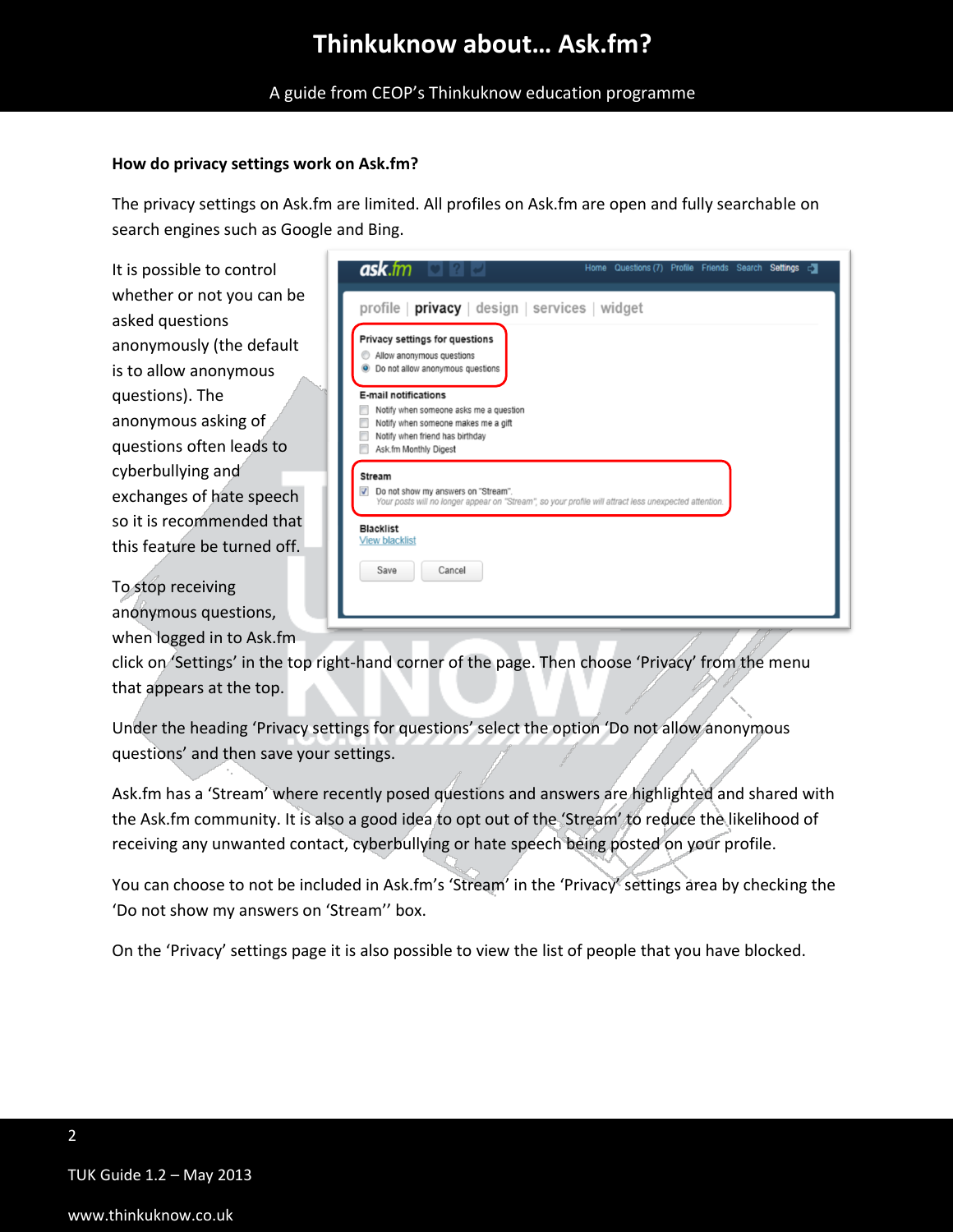A guide from CEOP's Thinkuknow education programme

#### **How do I know who is following me on Ask.fm?**

Ask.fm operates a similar friend system to Twitter in that you can choose to follow someone. However unlike Twitter, Ask.fm users can never find out who is following them, only their overall number of followers.



#### **How do I report a post or profile to Ask.fm?**

It is possible to report a profile or a question and answer post to Ask.fm for removal if you think that it is offensive. Each user profile has a 'Report' button at the top, as does each question and answer post.

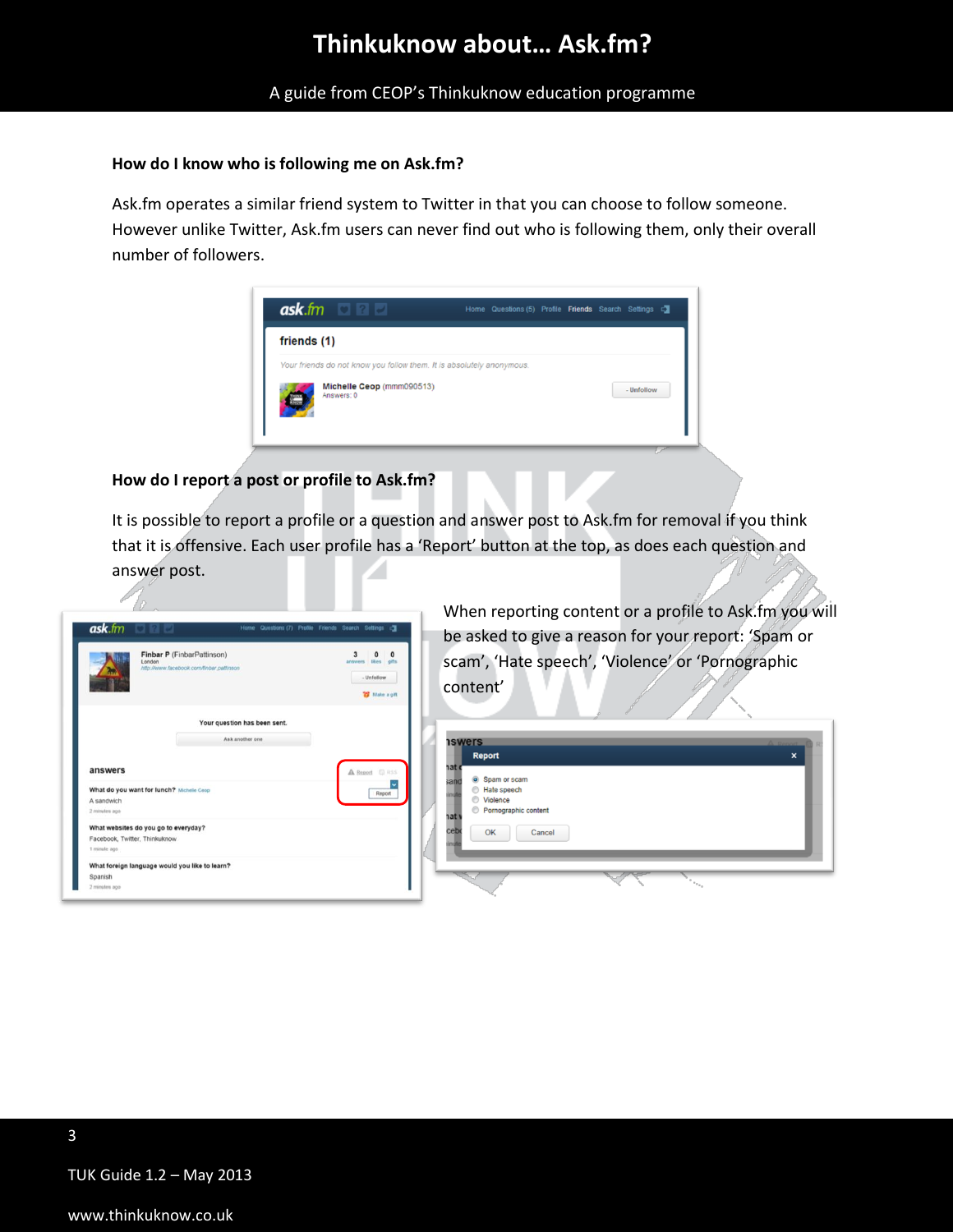A guide from CEOP's Thinkuknow education programme

### **How do I block someone on Ask.fm?**

In most cases you do not know the identity of the person who is asking you a question. It is still possible to block someone from asking you a question even if you don't know who they are.

On the bottom right-hand side of each question is a 'Block' button. If you choose to block someone you are asked to give a reason: 'I just don't want to receive questions from this user, 'Rude or harassing questions' or 'Spam'.

Once you have a blocked a user they will no longer be able to ask you questions or like your answers. Blocked users appear in a 'Blacklist' in your privacy settings.

It is important to note that even if you have blocked a user they are still able to follow you and view the answers that you post.

### **How can I disable my Ask.fm account?**

|                   | $ask$ fm $\Box$                              |                           |                | Home Questions (5) Profile Friends Search Settings C |                                                                          |
|-------------------|----------------------------------------------|---------------------------|----------------|------------------------------------------------------|--------------------------------------------------------------------------|
|                   |                                              | Michelle Ceop (mmm090513) |                | $\Omega$                                             | $\bf{0}$<br>$\bf{0}$<br>answers likes gifts<br>- Unfollow<br>Make a gift |
| Ask me a question |                                              |                           |                |                                                      |                                                                          |
| 300               |                                              |                           |                | Ask anonymously                                      | Ask                                                                      |
| answers           |                                              |                           | ▲ Report □ RSS |                                                      |                                                                          |
|                   | This user hasn't answered any questions yet. |                           |                |                                                      |                                                                          |
|                   |                                              |                           |                |                                                      | SBlock (mmm090513)                                                       |

If you want to leave Ask.fm you can disable your account, meaning that nobody will be able to find or visit your Ask.fm profile through search engines or Ask.fm's own community search.

When logged in to Ask.fm click on 'Settings' in the top right-hand corner of the page. Then choose 'Profile' from the menu that appears at the top. In the bottom right-hand corner of the page is a link to the 'Disable account' page. Once you have confirmed that you want to disable your account your ask.fm profile will be closed and no longer searchable.

| <b>Password</b>        |                        |
|------------------------|------------------------|
| <b>Change password</b> |                        |
|                        |                        |
| Save<br>Cancel         | <b>Disable account</b> |
|                        |                        |

TUK Guide 1.2 – May 2013